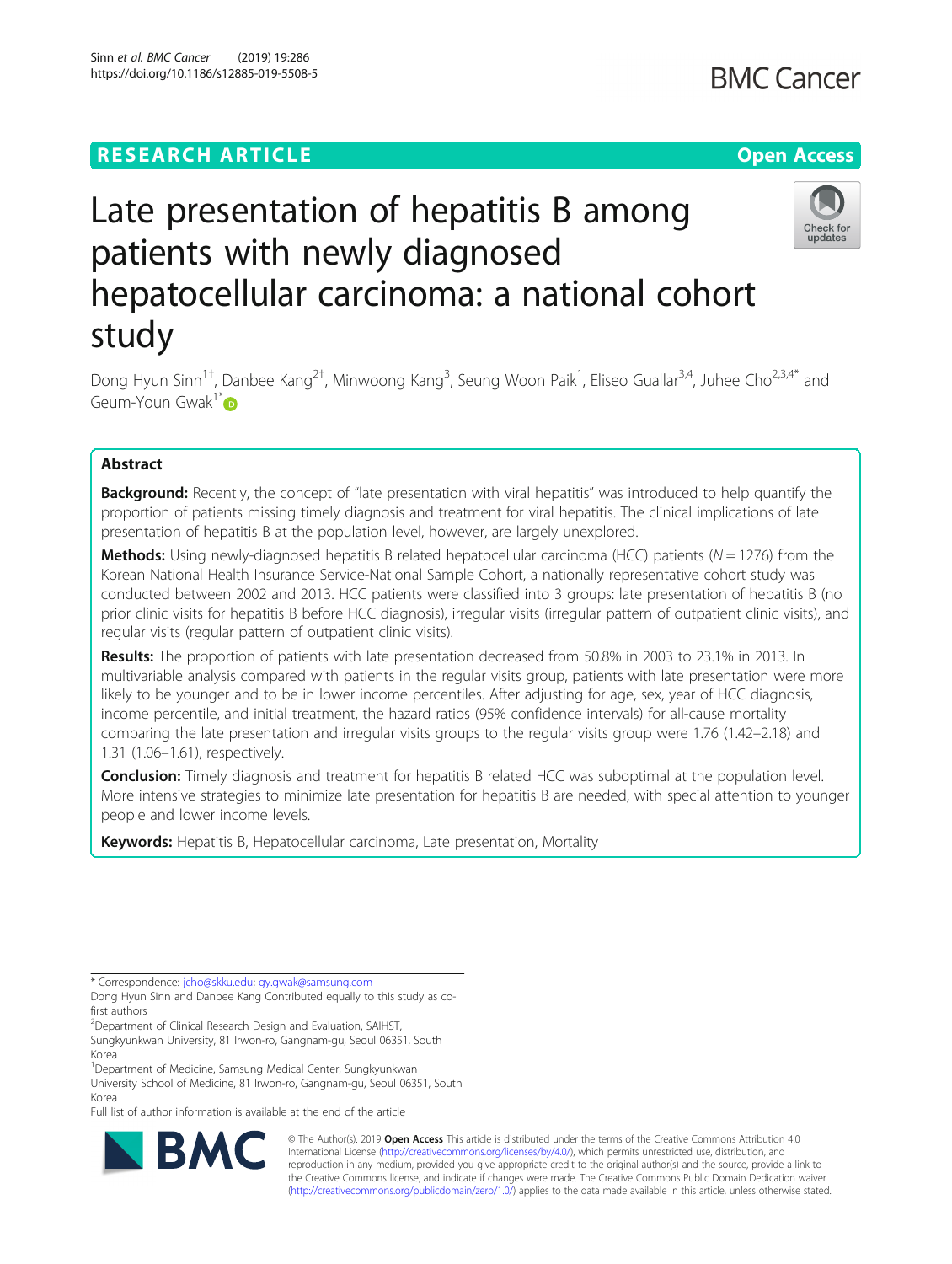#### Lay Summary

- Early identification of patients with hepatitis B can reduce burden from hepatitis B by providing effective antiviral treatment and HCC screening.
- Late presentation of hepatitis B, defined as HCC cases presenting without a prior clinic visit for hepatitis B, was still common in Korea by 2013 and it was associated with increased mortality.
- Younger age and lower income levels were associated with a higher risk of late presentation.
- Policy strategies to reduce late presentation of hepatitis B should be established to achieve optimal control of HCC.

#### Background

Hepatocellular carcinoma (HCC) is one of the leading causes of cancer death globally [\[1\]](#page-7-0) and a substantial contributor to the burden of disease worldwide. In contrast to other major types of cancer, approximately 80% of HCC cases have well-known etiologies such as hepatitis B virus (HBV) infection, hepatitis C virus (HCV) infection, or alcohol use [\[2](#page-7-0), [3](#page-7-0)]. Furthermore, effective and well-tolerated treatments for HBV and HCV infections are available, which may decrease the risk of developing HCC [[4](#page-7-0)–[6](#page-7-0)]. Thus, early identification of patients with viral hepatitis could effectively contribute to the global control of HCC.

HBV infection is usually asymptomatic until the disease progresses to a late stage [[7\]](#page-7-0). Consequently, a large but unknown proportion of subjects with chronic HBV infection learn of their infection and enter comprehensive care only after developing liver disease-related symptoms [\[8](#page-7-0)–[10](#page-7-0)]. Routine testing to identify patients with chronic HBV infection at an early stage is recommended for high-risk populations, such as persons born in regions of high and intermediate HBV endemicity, pregnant women, and household, needle-sharing, or sexual partners of persons who have tested positive for hepatitis B surface antigen (HBsAg) [\[11](#page-7-0)]. However, screening recommendations are often not followed  $[12, 13]$  $[12, 13]$  $[12, 13]$ , and it is difficult to estimate how well they are implemented in clinical practice. Recently, a European consensus working group introduced the concept of "late presentation with viral hepatitis" to help quantify the proportion of patients missing timely diagnosis and treatment. Late presentation with viral hepatitis was defined as patients who were not known to be infected previously but presented with symptoms of cirrhosis and/or HCC for medical care [[10\]](#page-7-0). The clinical implications of late presentation of hepatitis B at the population level are largely unexplored.

In 1990s, the prevalence of HBsAg positivity was 8–10% in Korea. Because of high endemicity of HBV infection, several population wide-programs were implemented to reduce the burden of HBV infection and its consequences since the 1990s [[3](#page-7-0), [6\]](#page-7-0). These programs included universal HBV vaccination for newborns (started in 1995) [[5](#page-7-0), [6\]](#page-7-0), a vertical transmission prevention program (started in 2002), free liver cancer screenings for individuals aged 40 years and older with HBV, HCV and cirrhosis (started in 2003) [\[6,](#page-7-0) [14\]](#page-7-0), and a mandatory surveillance system for acute hepatitis B cases (started in 2010) [\[6\]](#page-7-0). Due to these programs, the prevalence of HBsAg positivity had been decreased to 2.9% in 2013 [\[6](#page-7-0)]. However, Korea is still classified as an area of intermediate endemicity for HBV [\[5,](#page-7-0) [6](#page-7-0)]. Furthermore, HBV and HCC screening practices in Korea are considered suboptimal [\[15](#page-7-0)] with many people unaware of their infection status [[16\]](#page-7-0). We used a nationally representative sample to evaluate the proportion of patients with late presentation of hepatitis B among newly diagnosed HCC patients from 2003 to 2013 and its relationship with survival in Korea.

#### **Methods**

#### Study population and design

The National Health Insurance Service-National Sample Cohort (NHIS-NSC) is a population-based retrospective cohort comprised of a 2.2% representative sample of Korean citizens [[17\]](#page-7-0). Korea has a single-payer national health system. The NHIS maintains national records of all covered inpatient and outpatient visits, procedures, and prescriptions as well as mortality data, and NHIS-NSC follow-up information is considered virtually complete. We used person-level longitudinal NHIS-NSC registration and claims data collected between January 1, 2002 and December 31, 2013 [[17](#page-7-0)]. From this cohort, we identified 1393 patients with HBV infection who were 40 years of age or older, who had a new diagnosis of HCC between April 1, 2003 and December 31, 2013, and who had at least one year of medical records before HCC diagnosis. After we excluded participants with HCV co-infection  $(n = 117)$ , the final sample size was 1276 (1020 men and 256 women). The Institutional Review Board of the Samsung Medical Center approved this study and waived the requirement for informed consent as we used only de-identified data.

### Data sources

The NHIS-NSC cohort comprises four databases on insurance eligibility, medical treatments, and medical care institutions. The insurance eligibility database contains information on age, sex, residential area, type of health insurance, income level, and disability. The medical treatment database contains information from treatment bills, including details of diseases and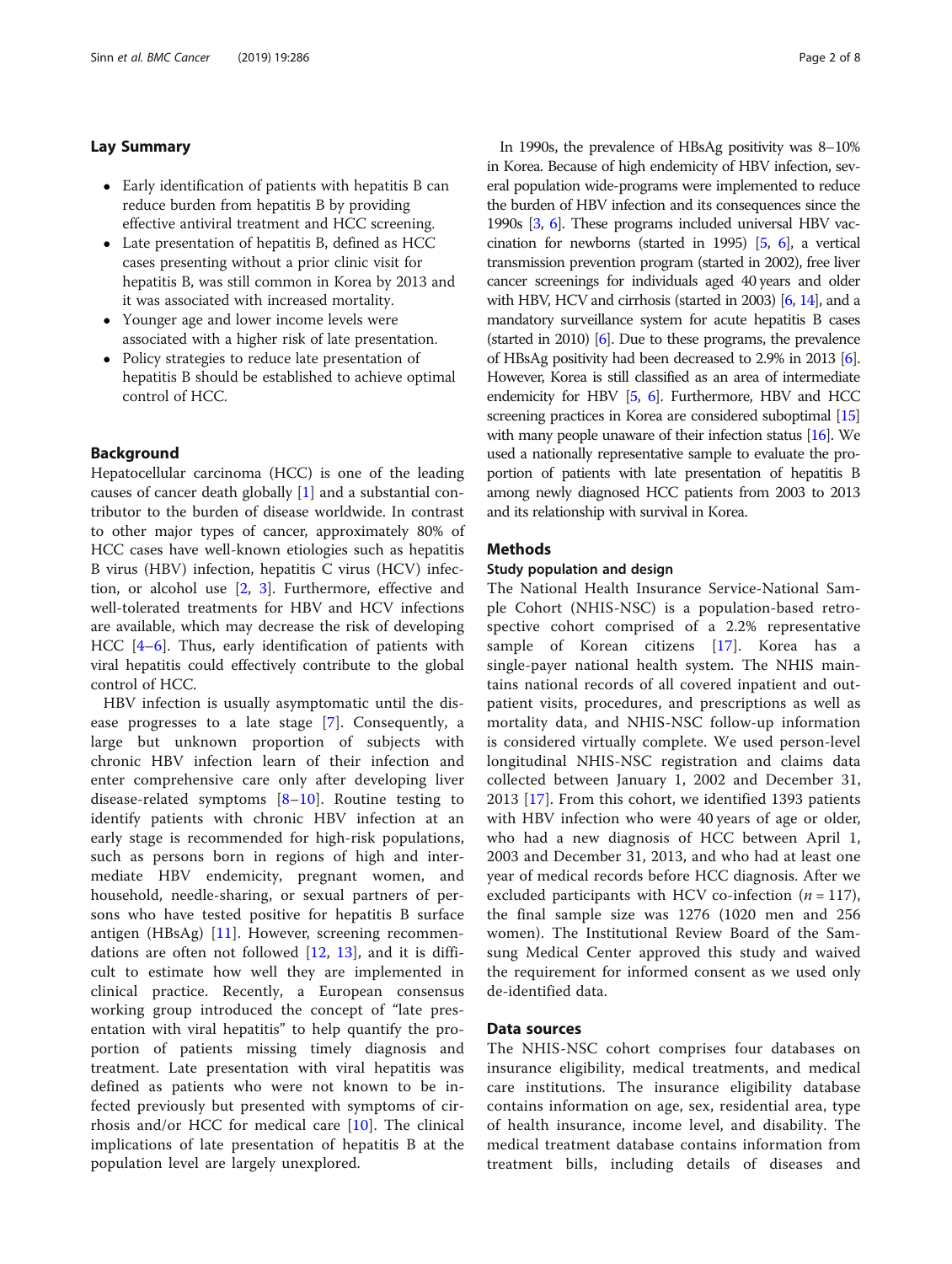prescriptions. The general health examination database includes results from the health screening exams conducted by the NHIS [\[17](#page-7-0)].

NHIS claims for inpatient and outpatient visits, procedures and prescriptions were coded using the International Classification of Diseases, Tenth Revision (ICD-10) and the Korean Drug and Anatomical Therapeutic Chemical Codes [[18\]](#page-7-0). The NHIS routinely audits the claims, and the data are considered reliable and have been used in numerous peer-reviewed publications [\[17](#page-7-0), [19\]](#page-7-0).

#### Study variables

HCC was defined as three or more outpatient clinic visits with an associated C22.0 or C22.9 code within a year or one inpatient hospitalization with the same C codes. In Korea, once a person receives a cancer diagnosis, he/she is registered to the National Cancer Registry with a specific code (called C-code) that indicates to the system that the person has been diagnosed. C codes are carefully reviewed as they allow for additional insurance benefits for patients. C-codes are carried forward in medical records and claims created for the patient. Therefore, HCC and other cancer diagnoses based on claims are considered reliable, and a one-year look back window to exclude patients with a prior diagnosis of cancer (C code) excludes patients with a prior diagnosis at any time, and not just patients who had a diagnosis of cancer in the prior year.

For each case, we defined the index date as 3 months before the date of start of services for the first claim including the HCC diagnosis. We defined late presentation of hepatitis B as patients without clinic visit for hepatitis B (ICD-10 codes B180, B181, B1810, B1818, and Z225) prior to the index date [\[10](#page-7-0)]. Patients without late presentation of hepatitis B were further classified into: 1) irregular visits group: patients who had 1 or less clinic visit for hepatitis B in the 1 year period prior to the index date, and 2) regular visits group: patients who had 2 or more clinic visits for hepatitis B in the 1 year period prior to the index date.

Information on the underlying disease and comorbidities, demographics, income level, residential area, and initial treatment was based on claims codes. Income level was categorized as  $\leq 30$ th,  $> 30$ th  $- \leq 70$ th, and  $> 70$ th percentile. Residential area was classified as metropolitan or rural. Metropolitan areas were defined as Seoul, 6 metropolitan cities, and 15 cities that have a population > 500,000 and have been officially designated as municipal cities [\(http://www.mois.go.kr\)](http://www.mois.go.kr). Initial treatments for HCC were classified as liver transplantation, resection, radiofrequency ablation (RFA), transarterial chemoembolization (TACE), other, or no treatment.

#### Statistical analysis

The outcome of the study was all-cause mortality. Person-time was calculated from the date of HCC diagnosis to the date of death or the end of the study period (December 31, 2013). Survival curves were generated by the Kaplan-Meier product-limit method and compared by log-rank tests. We calculated hazard ratios (HR) with 95% confidence intervals (CI) for all-cause mortality using Cox proportional hazards regression models. We used three models with increasing degrees of adjustment to account for potential confounding factors at the time of HCC diagnosis. These models were determined a priori based on biological and subject matter considerations. Model 1 was adjusted for sex, age group, and year of HCC diagnosis. Model 2 was further adjusted for income level category and residential area. Finally, model 3 was further adjusted for initial treatment. Since patient survival could be clustered by hospital, we used hospital as a stratification factor in Cox models. We examined the proportional hazards assumption using plots of the log (−log) survival function and Schoenfeld residuals.

In addition, we used multinomial logistic regression to identify factors associated with late presentation and with irregular visits using patients with regular visits as the base group. We considered a  $P$ -value of < .05 as statistically significant. All analyses were performed using STATA version 14 (StataCorp LP, College Station, TX, USA).

Among 1276 patients who developed HCC related to HBV infection during the study period, 413 (32.4%) patients were in the late presentation group, 527 (41.3%) in the irregular visits group, and 336 (26.3%) in the regular visits group. Between 2003 and 2013, the proportion of patients with late presentation decreased from 50.8 to 23.1%, and the proportion of patients in the regular visits group increased from 15.3 to 34.7% (Fig. [1\)](#page-3-0). The distributions of sex, age, and residential area were similar across presentation groups (Table [1](#page-4-0)), but the late presentation and the irregular visits group were more likely to have participants in the lowest income category compared to the regular visits group. Compared to the late presentation group, the irregular visits and the regular visits groups were also more likely to receive curative therapies for HCC, such as resection and RFA, as initial treatment.

In multivariable analysis compared with patients in the regular visits group, patients with late presentation were more likely to be younger, and to be in the lower income category, and patients in the irregular visits group were more likely to be in lower income percentiles (Table [2](#page-4-0)).

During 3234.1 person-years of follow-up (median follow-up 1.6 years; interquartile range 0.5–3.7 years), 685 patients died (274, 283, and 128 in the late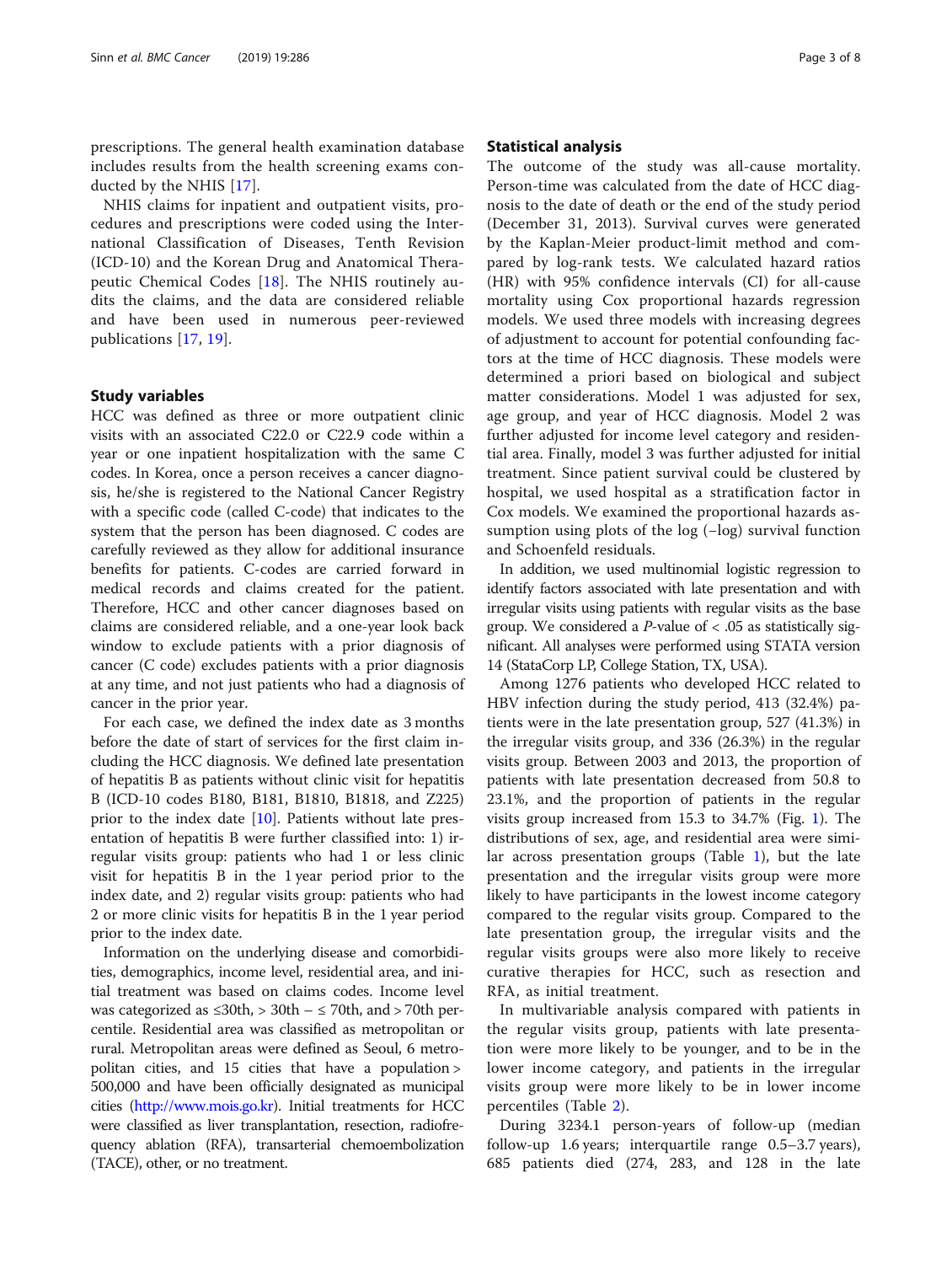<span id="page-3-0"></span>

presentation, irregular visits, and regular visits groups, respectively). Mortality rates were higher in the late presentation (28.7 deaths per 100 person-years) and the irregular visits groups (21.0 per 100 person-years) than in the regular visits group (13.7 per 100 person-year; Fig. [2](#page-5-0) and Table [3\)](#page-5-0). After adjusting for age, sex, year of HCC diagnosis, income percentile, and initial treatment, the hazard ratios (95% confidence intervals) for all-cause mortality comparing the late presentation and irregular visits groups to the regular visits group were 1.76 (1.42–2.18) and 1.31 (1.06–1.61), respectively (Table [3](#page-5-0)).

#### **Discussion**

In this nationally representative population-based study, the proportion of HCC patients with late presentation of hepatitis B declined from 2003 to 2013, although even in 2013 over 20% of newly diagnosed HCC cancer patients were in the late presentation group. Hepatitis B patients who were younger or in the bottom 30% of income had a higher risk of being late presenters. Patients with late presentation had almost twice the risk of mortality and those in the irregular visits group had 30% higher mortality compared to the regular visits group.

In our study, the proportion of patients with late presentation decreased over time, but only 35% of newly diagnosed HCC patients in 2013 were in the regular visits group and 42% were still in the irregular visits group. There still appears to be much room for improvement in screening and treating HBV in Korea. Additional strategies to improve screening and treatment of HBV in Korea include insurance coverage for antiviral prophylaxis in mothers with high viral load, screening for hepatitis B serological markers and catch-up HBV vaccinations in susceptible persons, management of HBV infection in immigrant populations, and national campaigns to promote awareness of hepatitis B [\[6](#page-7-0)].

Younger participants had a higher risk of late presentation in our study. This is consistent with a survey in Australia in which health behaviors significantly varied by age [\[20](#page-7-0)]. Compared to older people, younger people were less likely to seek health information and to undergo health screenings. Given that HBV-related HCC develops at younger age compared to other causes of HCC [[21](#page-7-0)], and young HCC patients are more likely to be diagnosed at advanced stage compared to older patients [[22\]](#page-7-0), it would be important to increase awareness of the consequences of HBV infection among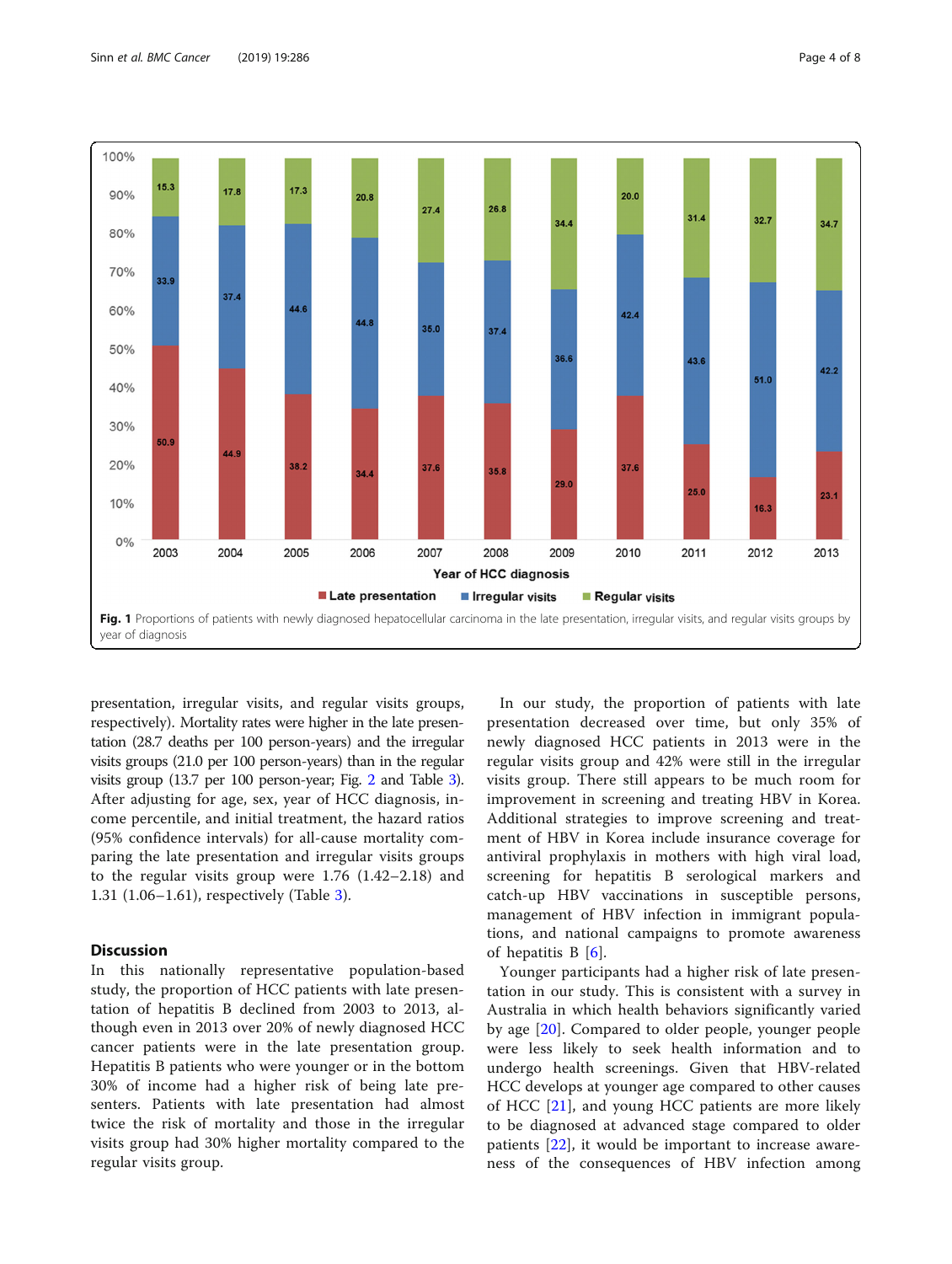|                       | Type of presentation       |                          |                        | $p$ -value |
|-----------------------|----------------------------|--------------------------|------------------------|------------|
|                       | Late presentation<br>N (%) | Irregular visits<br>N(%) | Regular visits<br>N(%) |            |
| Number of patients    | 413                        | 527                      | 336                    |            |
| Sex                   |                            |                          |                        | 0.15       |
| Male                  | 343 (83.1)                 | 415 (78.7)               | 262 (78.0)             |            |
| Female                | 70 (17.0)                  | 112(21.3)                | 74 (22.0)              |            |
| Age (years)           |                            |                          |                        | 0.15       |
| $\geq 40 - < 50$      | 105 (25.4)                 | 106 (20.1)               | 64 (19.0)              |            |
| $\geq 50 - < 60$      | 165 (40.9)                 | 230 (43.6)               | 163 (48.5)             |            |
| $\geq 60$             | 143 (34.6)                 | 191 (36.2)               | 109 (32.4)             |            |
| Income percentile     |                            |                          |                        | < 0.001    |
| $\leq 30$ th          | 107 (25.9)                 | 155 (29.4)               | 62 (18.5)              |            |
| $>$ 30th $ \leq$ 70th | 155 (37.5)                 | 196 (37.2)               | 113 (33.6)             |            |
| >70th                 | 151 (36.6)                 | 176 (33.4)               | 161 (47.9)             |            |
| Initial treatment     |                            |                          |                        | < 0.001    |
| Liver transplantation | 0(0)                       | 1(0.2)                   | 1(0.3)                 |            |
| Resection             | 40 (6.7)                   | 59 (11.2)                | 60 (17.9)              |            |
| <b>RFA</b>            | 3(0.7)                     | 23(4.4)                  | 28 (8.3)               |            |
| <b>TACE</b>           | 193 (46.7)                 | 219 (41.6)               | 140 (41.7)             |            |
| Other                 | 95 (23.1)                  | 116 (22.0)               | 50 (14.9)              |            |
| No treatment          | 82 (19.9)                  | 109 (20.7)               | 57 (17.0)              |            |
| Residential area      |                            |                          |                        | 0.12       |
| Metropolitan          | 248 (60.1)                 | 328 (62.2)               | 226 (67.3)             |            |
| Rural                 | 165 (39.9)                 | 199 (37.8)               | 110 (32.7)             |            |

<span id="page-4-0"></span>

RFA radiofrequency ablation, TACE transarterial chemoembolization.Income percentile is based on household income

Table 2 Multivariable-adjusted prevalence ratios (95% Confidence Interval) for factors associated with late presentation and irregular visits of hepatitis B in patients with newly diagnosed hepatocellular carcinoma

|                       | Late presentation PR (95% CI) | Irregular visits PR (95% CI) |  |
|-----------------------|-------------------------------|------------------------------|--|
| Sex                   |                               |                              |  |
| Male                  | 1.45 (0.99, 2.12)             | 1.09 (0.77, 1.68)            |  |
| Female                | Reference                     | Reference                    |  |
| Age (years)           |                               |                              |  |
| $\geq 40 - < 50$      | 1.53 (1.04, 2.26)             | 1.15 (0.79, 1.68)            |  |
| $\geq 50 - < 60$      | Reference                     | Reference                    |  |
| $\geq 60$             | 1.36 (0.96, 1.91)             | 1.26 (0.92, 1.73)            |  |
| Income percentile     |                               |                              |  |
| $\leq$ 30th           | 2.01 (1.36, 2.99)             | 2.35 (1.63, 3.40)            |  |
| $>$ 30th $ \leq$ 70th | 1.56(1.11, 2.18)              | 1.64 (1.19, 2.25)            |  |
| > 70th                | Reference                     | Reference                    |  |
| Residential area      |                               |                              |  |
| Metropolitan          | Reference                     | Reference                    |  |
| Rural                 | 1.28 (0.94, 1.74)             | 1.18 (0.88, 1.58)            |  |

Prevalence ratios (PR) were estimated using regular visits as the base group in multinomial logistic regression models adjusted for sex, age ( $\geq 40 - < 50$ ,  $\geq 50 - <$ 60, and ≥ 60 years), year of HCC diagnosis, income percentile (≤ 30th, > 30th – ≤ 70th, and > 70th), and residential area (metropolitan and rural)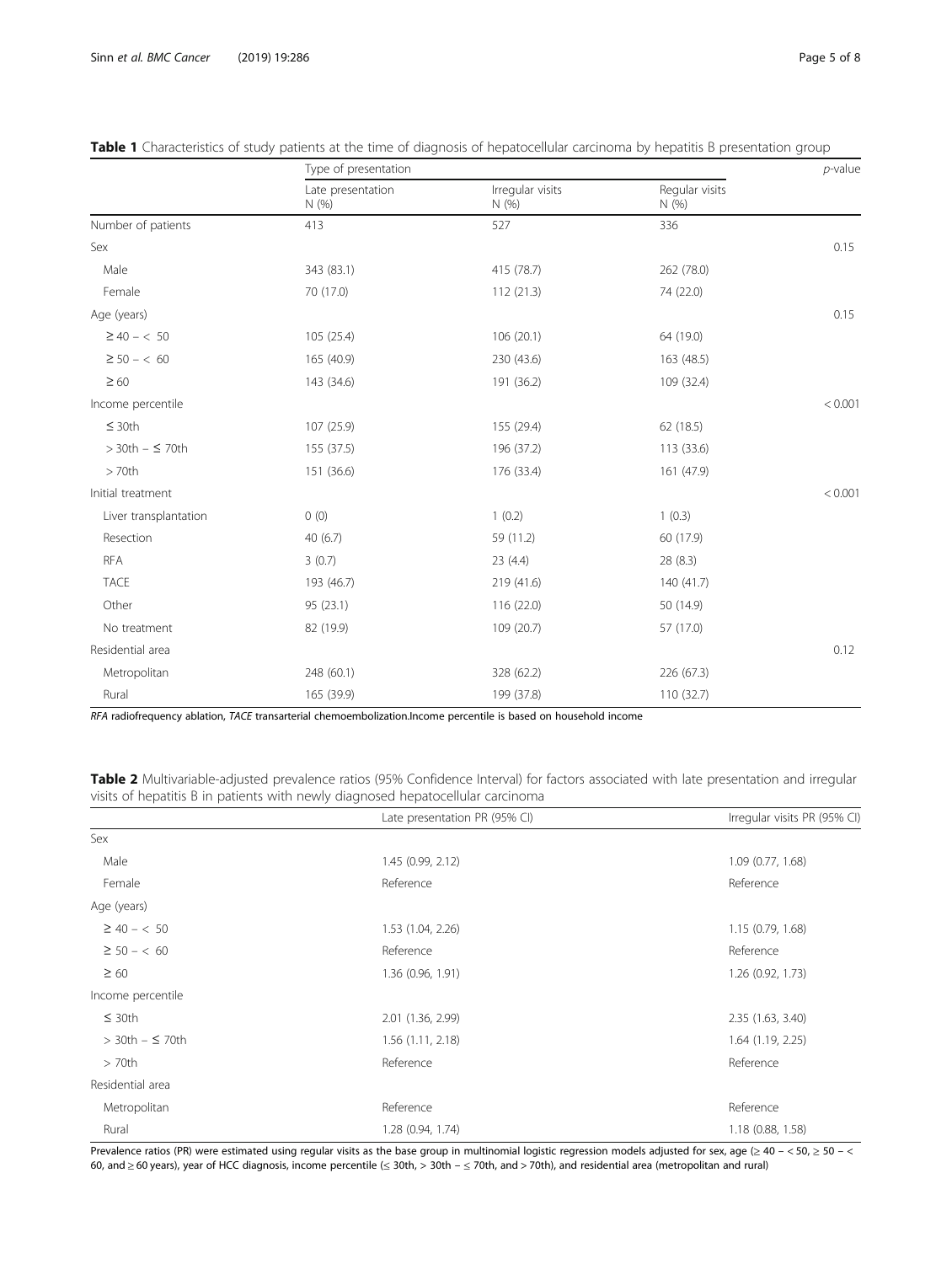<span id="page-5-0"></span>

young people in Korea to promote testing for chronic infection and timely treatment and HCC screening.

Lower income was associated with a higher risk of late presentation in our study. Lower income was also associated with a lower likelihood of receiving regular HCC surveillance in cirrhosis patients in a study conducted in the United States [[23\]](#page-7-0). Low income subjects may not be aware of the consequences of HBV infection and may not pursue routine screening testing. Furthermore, those tested positive may experience access barriers to regularly attend clinic visits for HBV treatment. We observed an income differential in the risk of late presentation in spite of a national health insurance system. Korea has a single-payer national health insurance system and it covers most costs associated with medical care, including treatments, for all citizens. Accordingly, costs for hepatitis B management are covered by the national

health insurance and individual payment responsibility is the same for all citizens. Our findings may not generalize to countries with different health coverage or different individual payment responsibility for hepatitis B management.

Participants with late presentation or with irregular visits had worse survival than those with regular visits. Several reasons may explain this survival difference. Patients attending regular visits may be more likely to receive regular monitoring and treatment for HBV, which could decrease HCC risk by preserving liver function and improving outcomes [[24](#page-7-0)–[26](#page-7-0)]. Patients attending regular visits may also be more likely to undergo regular HCC screening. A recent study demonstrated that shorter HCC screening intervals are associated in a dose-dependent manner with reduced overall mortality in patients with HCC [[27\]](#page-7-0). Indeed, high-risk patients

Table 3 Hazard ratios (95% confidence intervals) for all-cause mortality in patients with newly diagnosed hepatocellular carcinoma by hepatitis B presentation group

|                      | Person-<br>vears | No. of<br>cases | Incidence rate (per 100 person- Crude HR (95% Model 1 HR (95% Model 2 HR (95% Model 3 HR (95%)<br>years) |                                     |           |                   |                   |
|----------------------|------------------|-----------------|----------------------------------------------------------------------------------------------------------|-------------------------------------|-----------|-------------------|-------------------|
| Late<br>presentation | 954.1            | 274             | 28.7                                                                                                     | 2.08 (1.69, 2.56) 1.99 (1.61, 2.46) |           | 1.94 (1.57, 2.41) | 1.76 (1.42, 2.18) |
| Irregular visits     | 1346.7           | 283             | 21.0                                                                                                     | 1.52 (1.24, 1.86) 1.49 (1.21, 1.82) |           | 1.44 (1.17, 1.76) | 1.31(1.06, 1.61)  |
| Regular visits       | 933.3            | 128             | 13.7                                                                                                     | Reference                           | Reference | Reference         | Reference         |
| p value              |                  |                 |                                                                                                          | < 0.001                             | < 0.01    | < 0.01            | < 0.001           |

HR hazard ratio, CI confidence interval.

\*HRs were obtained from Cox models with hospital as a stratification factor.

Model 1: Adjusted for sex, age ( $\geq 40 - 50$ ,  $\geq 50 - 60$ , and  $\geq 60$  years), and year of HCC diagnosis.

Model 2: Further adjusted for income percentile (≤ 30th, > 30th - ≤ 70th, and > 70th), and residential area (metropolitan and rural).

Model 3: Further adjusted for initial treatment (liver transplantation, resection, radiofrequency ablation, transarterial chemoembolization, other and no treatment)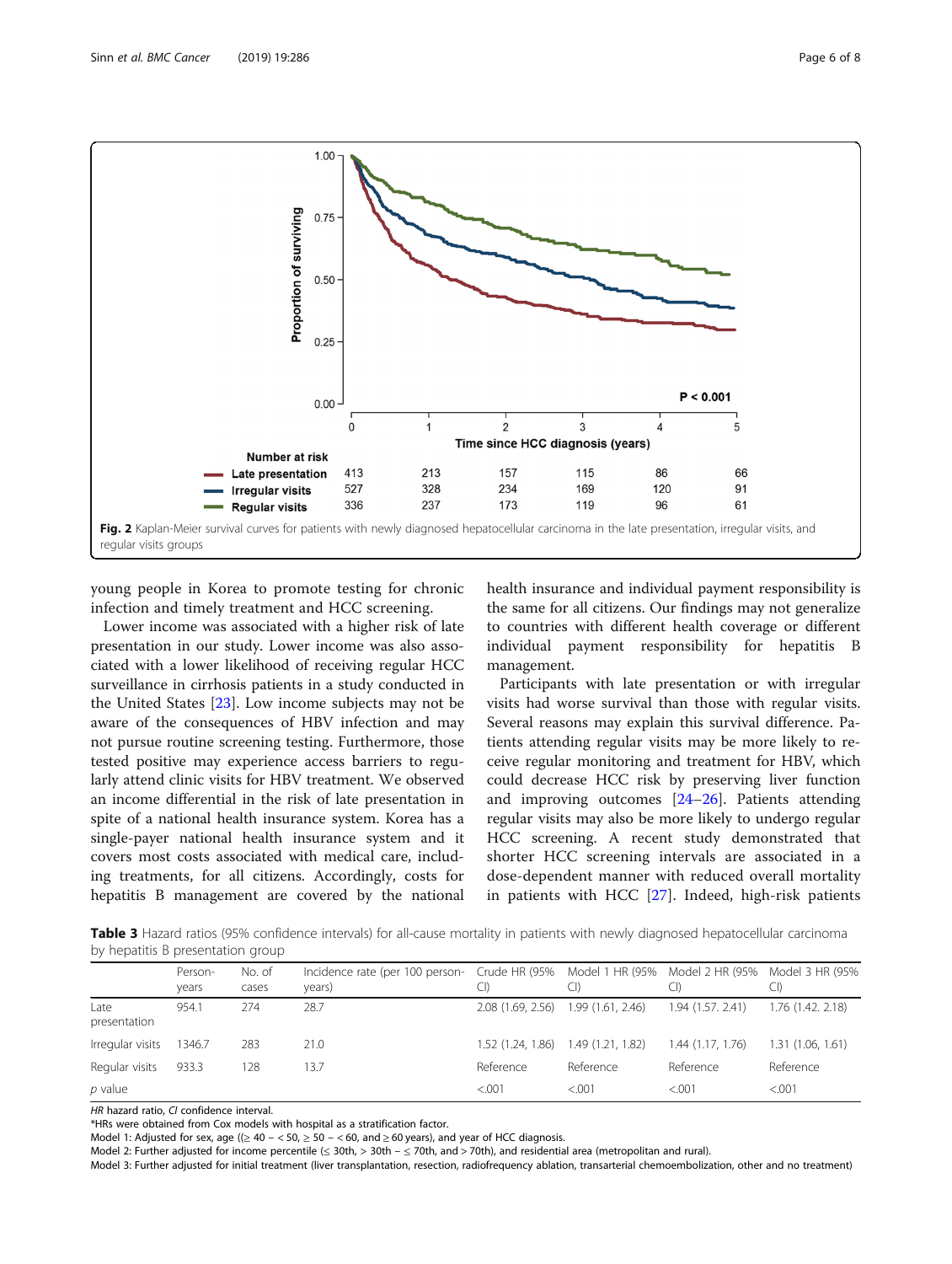receiving regular HCC screening are usually diagnosed at an early stage [[28\]](#page-7-0) and are more likely to be eligible for curative treatment. Consistent with this, patients in the regular visits group in our study were more likely to receive curative therapies including resection, transplantation and RFA compared to patients in the irregular visits or late presentation groups. Finally, patients in the regular visits group may be more likely to receive additional education for avoiding other liver toxins such as alcohol, further reducing their risk of HCC.

Several limitations need to be considered in the interpretation of our results. First, the differences in survival among patients in the regular visits, irregular visits, and late presentation groups may not be due only to beneficial effects of HCC screening and early intervention. In our study design, we cannot exclude the possibility of lead-time bias, as more frequent visits may just identify disease earlier, but not increase survival. In a study of 1380 patients with cirrhosis [\[29](#page-7-0)], lead-time bias explained some, but not all, survival benefit of HCC surveillance, which remained clinically useful even after taking lead-time bias into account. Although we cannot estimate the contribution of lead-time bias to survival differences, the survival disadvantage in late presentation and irregular visits patients provides important prognostic information as it identifies a large subgroup of patients with increased mortality over follow-up. Second, our data was based on administrative claims designed for reimbursement purposes, and did not include information on important factors that potentially affect survival of HCC patients, such as antiviral therapy for HBV, fibrosis stage, tumor stage, smoking, and drinking status. We also were not able to include some information that might be associated with late presentation such as knowledge or education level. Moreover, we did not have information on specific reason for late presentation (e.g., unawareness of HBV infection, lack of knowledge about the need for HCC surveillance, or misguidance by primary care physician, etc.). An additional limitation of our data was that we restricted our analysis to HCC patients while the definition of late presentation applies also to symptomatic cirrhosis patients [\[10](#page-7-0)]. This was because cirrhotic symptoms (e.g., ascites, variceal bleeding and hepatic encephalopathy) cannot be reliably identified using claims codes. Further studies are necessary to extend our findings to patients with cirrhosis symptoms. Finally, our study was conducted in Korea, a country with a single-payer health system, and our findings may not be generalizable to other countries with a different healthcare structure.

Regardless of these limitations, this is the first study to evaluate the impact of late presentation of hepatitis B on HCC mortality using national data over several years of follow-up. The relatively large sample size and the availability of data over an extended period of time also contribute to the strength of our data.

Several well-established prevention strategies, including HBV vaccination, HBV treatment, and HCC surveillance, decrease HBV-related HCC mortality [\[7](#page-7-0)]. However, the effectiveness of HCC prevention has been suboptimal at the population level  $[4]$  $[4]$ . Whereas the efficacy of interventions is primarily determined by its biological effects, its effectiveness can be influenced by various patient, provider, system, and societal factors such as identification of high-risk groups, availability and accessibility of care, acceptance and adherence to the interventions, and high-quality delivery of clinical services [\[4](#page-7-0)]. Our analysis justifies the need for more intensive HBV and HCC screening and treatment strategies to achieve optimal HCC control in a country of intermediate endemicity for HBV.

#### Conclusions

Timely diagnosis and treatment for hepatitis B related HCC is still suboptimal at the population level in Korea. More intensive screening strategies to minimize late presentation for hepatitis B are needed, with special attention to younger people and lower income levels.

#### Abbreviations

CI: Confidence interval; HBsAg: Hepatitis B surface antigen; HBV: Hepatitis B virus; HCC: Hepatocellular carcinoma; HCV: Hepatitis C virus; HR: Hazard ratio; ICD-10: International Classification of Diseases, Tenth Revision; NHIS-NSC: National Health Insurance Service-National Sample Cohort; PR: Prevalence ratio; RFA: Radiofrequency ablation; TACE: Transarterial chemoembolization

#### Acknowledgements

Not Applicable.

#### Funding

The authors received no financial support for this article.

#### Availability of data and materials

The datasets used and/or analyzed during the current study are available from the corresponding author on request.

#### Authors' contributions

DHS: Study design and drafting of the manuscript. DK: Data collection, statistical analysis, and drafting of the manuscript. MK: Data collection and statistical analysis. SWP: Critical revision of the manuscript. EG: Statistical analysis, critical revision of the manuscript, and study supervision. JC: Statistical analysis, critical revision of the manuscript, and study supervision. GYG: Study design, drafting of the manuscript, and study supervision. All authors approved the final submission.

#### Ethics approval and consent to participate

The Institutional Review Board of the Samsung Medical Center approved this study and waived the requirement for informed consent as we used only de-identified data.

#### Consent for publication

Not applicable.